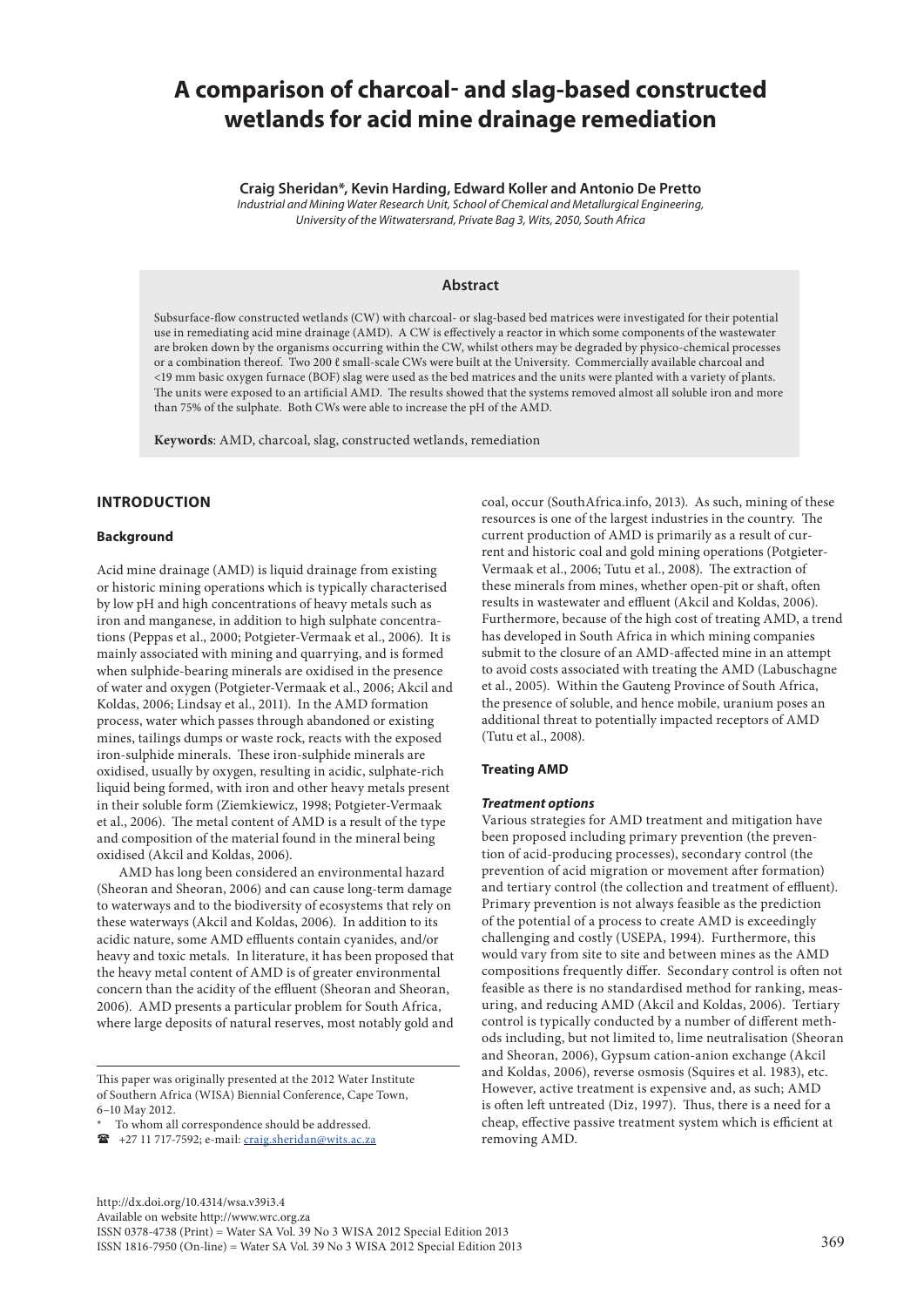#### *Passive treatment systems*

Passive treatment systems have been used for many years to treat mine effluents of varying compositions and pH levels (Dvorak et al., 1992; Younger, 1997). It has been shown that passive treatment is possible using the process of dissimilatory sulphate reduction (DSR) coupled with organic carbon reduction (Tuttle et al., 1969). According to the literature (Lindsay et al., 2011), sulphate-reducing bacteria (SRB) form the catalyst in the DSR process, consuming organic carbon (CH<sub>2</sub>O, for example) under strictly anaerobic conditions according Eq. (1) below:

$$
SO_4^{2-} + 2CH_2O \to H_2S + 2HCO_3^-
$$
 (1)

The generation of bicarbonate by this reaction increases the alkalinity. Further, the production of  $\mathrm{H}_2\mathrm{S}$  promotes the removal of metals which have low solubility products as metal sulphides, such as the ferrous ion  $(Fe^{2+})$ . The action of DSR and metal-sulphide precipitation has been shown to reduce the aqueous concentration of Fe, Cu, Pb, Zn and Ni (Waybrandt et al. 1998; Benner et al. 1999). It has been observed that the rate of sulphate reduction by SRB is strongly affected by nutrient availability, particularly the availability of carbon (Benner et al., 2000). Therefore, there must be an organic carbon amendment to the reacting system. Particular passive treatment systems which have been utilised for DSR include anaerobic bioreactors (Dvorak et al., 1992; Christensen et al., 1996), anaerobic wetlands (Kadlec et al., 2000), and reactive permeable barriers (Waybrandt et al., 1998). All of these technologies have been applied to AMD treatment. In this study, the use of amended constructed wetlands as a potential remedial strategy for AMD was investigated.

#### *Amended constructed wetlands*

Constructed wetlands are attached-growth biofilters/bioreactors which utilise vegetation specially adapted to grow in an environment of complete or near-saturation of the vadose zone (Wallace et al., 2006). Historically, constructed wetlands have been applied to AMD (Kadlec et al., 2000; Wallace and Knight, 2000), with most of the applications at abandoned or disused coal mines (Ziemkiewicz, 1998; Batty and Younger, 2004), or for the removal of iron and/or manganese from mine effluent streams (Wallace and Knight 2006). The effect of vegetation is an important parameter in constructed wetlands used to treat metal-contaminated water (Batty, 2003), since plants are able to remove dissolved metals from water via the process of rhizofiltration (Dushenkov et al., 1995). However, vegetation has proved difficult to establish in AMD treatment applications due to the low pH (Batty and Younger, 2004).

Various organic carbon sources, such as wood chips, livestock manure, winery waste, crop residues, organic soil, municipal compost, municipal biosolids and grain mill byproducts have been used as carbon amendments for treating AMD (Lindsay et al., 2011; Tuttle et al. 1969; Christensen et al. 1996). The influence of various carbon sources on the passive remediation of the mill-tailings pore-water of a disused silverzinc-lead-gold mine was investigated. Various mixtures of peat, spent brewing grain and municipal biosolids were found to promote DSR and metal-sulphide precipitation (Lindsay et al., 2011), while decreasing the aqueous concentrations of zinc, thallium, manganese, nickel and antimony (Lindsay et al., 2011). The investigators concluded that the use of an organic carbon amendment in treating AMD was necessary for the effectiveness of long-term treatment.



*Figure 1 Constructed wetlands as used in this work*

Alternative AMD-neutralising agents have also been reported in the literature (Potgieter-Vermaak et al., 2006; Ziemkiewicz, 1998; Feng et al., 2004; Yokley and Lancet, 1987). A study on the use of steel slag in AMD remediation was conducted (Ziemkiewicz, 1998). Steel slags are effectively a mixture of soluble calcium and manganese oxides encased in a glassy calcium-alumino-silicate matrix. It was found that steel slags tend to generate high levels of alkalinity over time, and also exhibit high acid neutralisation potentials. It was also found that steel slags are able to provide highly concentrated alkaline recharges to AMD. Further, steel slags retain a relatively high permeability to water, retain structural integrity when pelletized and packed, and do not absorb atmospheric carbon dioxide to form calcite, which implies that even steel slag which has been exposed to the elements for many years is still able to yield high levels of alkalinity (Ziemkiewicz, 1998). Thus, steel slag represents a viable amendment to a CW designed to treat AMD as it is able to provide a stable support medium for vegetation, as well as to effectively reduce acidity levels.

In this study the AMD remediation potential of two smallscale, constructed wetlands was investigated. The first was constructed with a bed matrix of basic oxygen furnace (BOF) slag and the second with commercially available charcoal. Charcoal was chosen as an amendment as it is stable, not prone to normal biodegradation processes and has an ion adsorption capacity. Both systems were planted with a mixture of plants, although primarily with *Zantedeschia aethiopica* (arum lily) and *Cyperus papyrus* (papyrus reed)*.*

## **EXPERIMENTAL PROCEDURES**

### **Experimental apparatus**

Two experimental rigs consisting of 3 acrylonitrile-butadienestyrene tanks connected in series were constructed. The first rig was filled with 50 kg (in total) of hardwood charcoal (Ignite Products) and the other was filled with 70 kg (in total) of BOF slag, nominal particle diameter of 25 mm (Harsco Metals & Minerals South Africa). Both the rigs were assumed to have a void fraction of approximately 40% and were then filled with tap water such that the effective liquid volume of water was 60 ℓ. The CW was sparsely planted with *Zantedeschia aethiopica* and *Cyperus papyrus*. The rigs are shown in Fig. 1.

### **Simulated acid mine drainage**

In Experiment 1, a simulated AMD (pH 4) was fed to the CWs and in Experiment 2, a lower pH simulated AMD (pH 1.35) was fed to the CWs. In each experiment, the AMD was fed at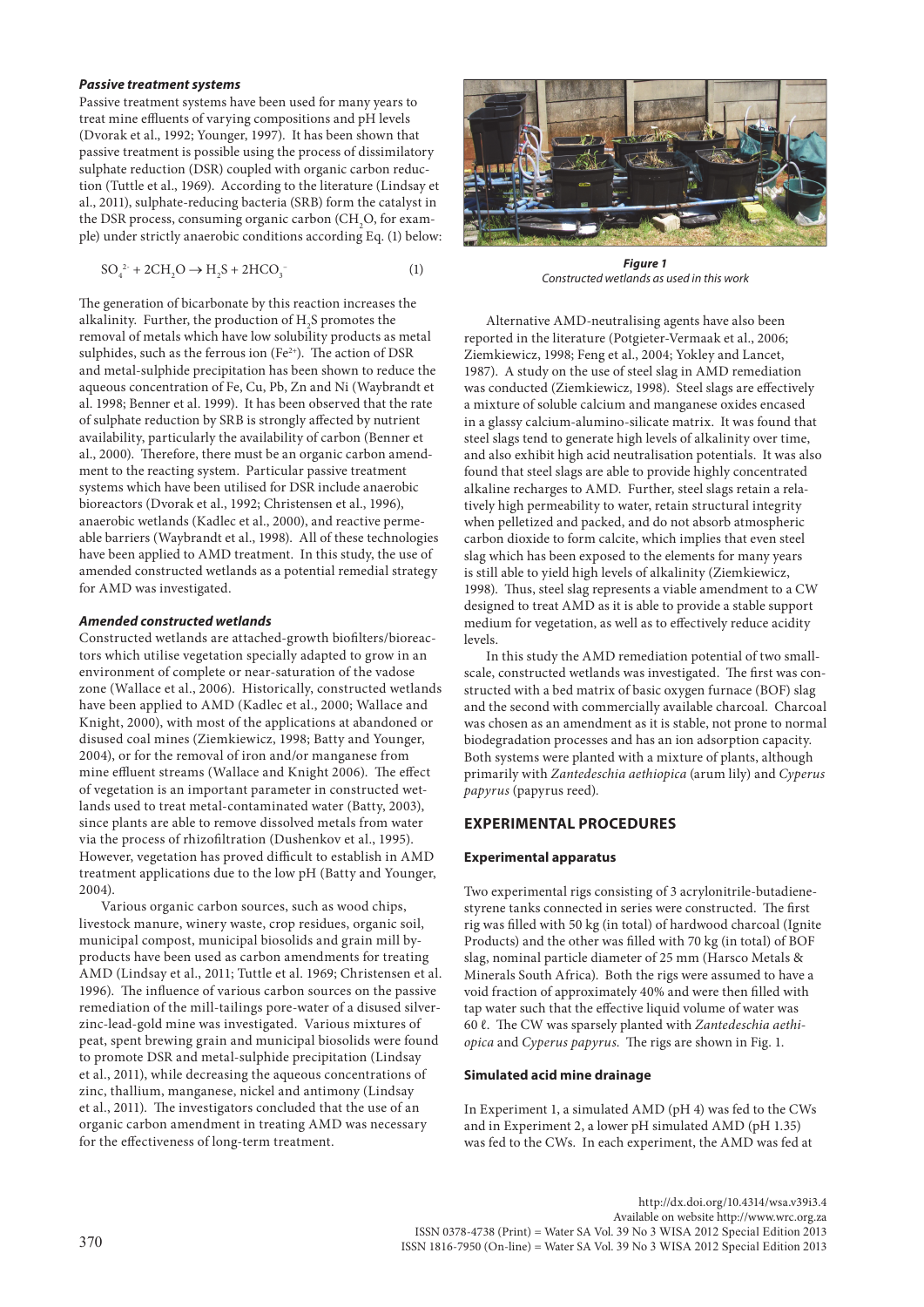30 mℓ/min such that the AMD had a nominal residence time of 2.5 days. The simulated AMD was made according to the concentrations of Potgieter-Vermaak et al. (2006) and its composition is presented in Table 1.

| <b>TABLE 1</b><br><b>Experiment 1 and 2 AMD feed composition</b> |                     |                     |
|------------------------------------------------------------------|---------------------|---------------------|
| <b>AMD</b> component                                             | <b>Experiment 1</b> | <b>Experiment 2</b> |
| $SO_{4}^{2}$ (mg/ $\ell$ )                                       | 6 0 0 0             | 6 0 0 0             |
| $Fe3+ (mg/l)$                                                    | 1 500               | 1 500               |
| $Fe^{2+} (mg/\ell)$                                              | 500                 | 500                 |
| pН                                                               | 4                   | 1.35                |

Upon feeding the AMD into the CWs, samples were taken from the outlets of the systems every 2 h from 08:00 to 20:00 for 3 days. The first sample of each run was taken as a control sample before the addition of the AMD. The samples were analysed for pH, sulphate and total iron concentration. The pH was tested using universal indicator paper, while the sulphate and iron ion concentrations were analysed using the Merck test kits (No. 114791 for sulphate and No. 114761 for total iron) and the Merck Spectroquant<sup>\*</sup>. Each sample was analysed 3 times in the Spectroquant' so as to obtain a representative mean concentration.

# **RESULTS AND DISCUSSION**

### **Diluting effect**

In the figures presented, the feed to the CW and the concentration at the outlet, as well as a value called 'diluted iron, diluted sulphate' etc., is shown. Since the rigs were initially filled with water, as the simulated AMD was fed into them, the water would have had a dilution effect. This diluting effect (as a maximum dilution) is presented as a comparison as this value would indicate that of zero remediation.

### **Neutralisation of acidity**

The effect of charcoal and slag CW on the pH of treated AMD is shown in Fig. 2. The data indicate that the pH increased in the experiments, with the slag-based CW being more effective at increasing the pH to a value between 6.5 and 7 in both experiments. The charcoal-based CW raised the pH but not to the same extent as the slag-based CW. The temporal behaviour of the system indicated the CWs were less effective with increasing time. The steady-state values (if such exist) were not determined in this study and we are aware that this is a limitation of these experiments.

In terms of acidity reduction, the BOF slag amendment showed increased pH-raising capacity compared to the charcoal CW. Regarding the CWs ability to treat AMD, it was observed that the wetland plants in both beds survived the moderate and low pH runs. As such, it is surmised that other wetland plants would also be able to treat the very acidic AMD, although it may prove difficult to establish the vegetation to be used under such conditions (Batty and Younger, 2004) and whether it would survive over extended periods.

#### **Iron and sulphate removal**

The results of iron and sulphate removal using the charcoal and slag CWs are presented in Fig. 3 and Fig. 4, respectively.



*The effects of charcoal and slag on the pH of AMD treated using CWs*



*Figure 3 Sulphate and iron reduction within both slag and charcoal CWs for Experiment 1 (pH = 4.5)*



*Sulphate and iron reduction within both slag and charcoal CWs for Experiment 2 (pH = 1.35)*

#### *Iron removal*

It can be seen that in both experiments iron was effectively removed by the CWs from dissolved form. The iron exited the CW as an insoluble, red, turbid colouring in the outlet, which was most probably a suspension of iron oxides and hydroxides. The increase in pH (see Fig. 4) caused the precipitation of iron, an explanation supported by the Pourbaix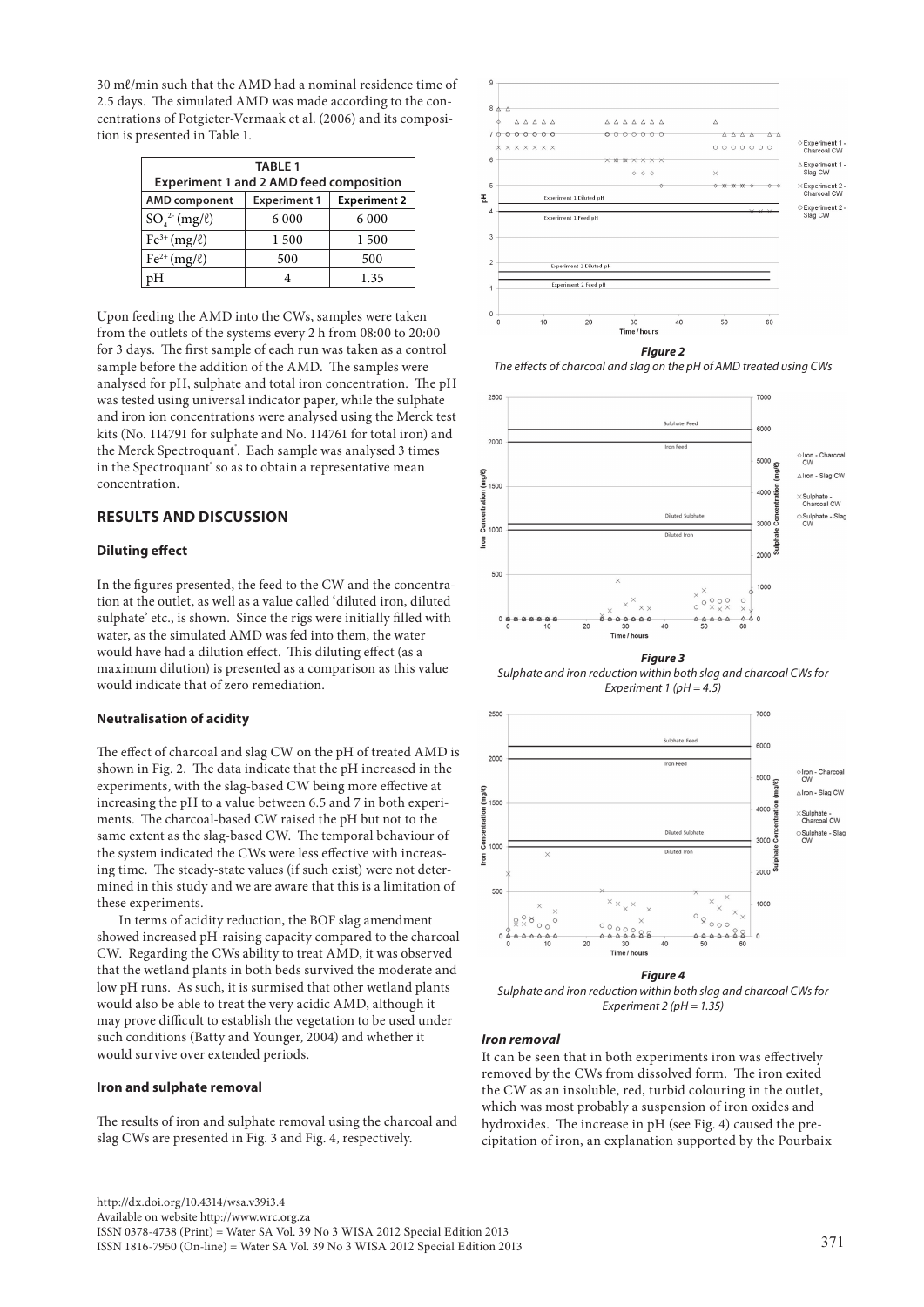diagram for iron. It is also possible that the adsorptive capacity of the charcoal aided in the removal of iron, although this was not tested in this experiment. The appearance of iron hydroxide precipitates was most probably due to the presence of iron-oxidising bacteria – particularly *Sagittaria australis*  – which may have been present in the CW system (Emerson et al., 1999), although this has not been tested at this time. The appearance of iron hydroxide in the CW effluent indicated that the CW failed to effectively filter out the solid iron precipitate. This means that further treatment steps may be needed after the CW to effectively filter out iron precipitates, should such a CW be designed. If filtration were effective, clogging of the CW matrix could reduce the efficacy of the system with time.

### *Sulphate removal*

Sulphate was removed in both systems to less than 25% of the input amount. A diurnal effect was observed which was suggestive of biological/microbial removal, and, indeed, during sampling a stench of  $\rm H_2S$  gas emanating from both the charcoal and the slag CW was noted. Given the short duration of the experiment, it was not possible to conclusively determine which system was more effective at sulphate removal. It appears that at an initial pH of 1.35, both systems were operating well by 60 h, with the slag-based CW demonstrating better sulphate removal. At a higher pH of 4, by 60 h it appeared that the charcoal-based CW was more effective at sulphate removal. Further work should be conducted to confirm this and to determine long-term trends.

The morning peaks observed in the sulphate levels, particularly in the charcoal-based bed, could possibly be explained by the diurnal activity of photosynthetic microorganisms and plants in the CW. The cycle of photosynthesis produces an organic carbon source which could be utilised by the SRB as a reactant in the DSR reaction (Eq. (1)). Photosynthetic organisms are not active at night and there is therefore an absence of organic carbon, which implies that the SRB were not able to conduct DSR in the dark (Rumbold, 2011). If this were the case, the sulphate concentration in the CW should increase at night, as was observed.

Although the ability of a slag matrix structure to sequestrate metal ions through a solid precipitation-sequestration process is well documented (Ziemkiewicz, 1998; Nehrehneim et al., 2008), literature relating to sulphate reduction could not be found. Further work is required to determine the mechanism of sulphate reduction in the slag-based bed, be it chemical, biochemical, physical or a combination thereof.

### **CONCLUSIONS AND RECOMMENDATIONS**

From the results of the pH, iron and sulphate tests presented, it was concluded that CWs, amended with BOF slag or charcoal, were able to effect some remediation on an AMD stream. Both slag- and charcoal-based CWs removed iron almost completely from the aqueous phase. It was noted that a slag amendment appeared to provide a better environment for sulphate reduction and was marginally more effective than charcoal at AMD treatment, although both CWs removed in excess of 75% of the sulphate in the feed.

The mechanisms of remediation were not fully elucidated but the BOF-amended CW probably effects remediation through chemico-physical processes whilst the charcoal CW effects remediation through physical, chemical and biological processes.

There is a need to conduct further research to better understand the microbial action underlying the iron and sulphate reduction. The long-term and maximum capacities of the systems also need to be understood as it has not yet been established how much AMD the slag can treat per unit mass, or the rate at which charcoal should be added to a charcoal-amended system. The iron filtration properties of the two systems will also be investigated in future research.

# **ACKNOWLEDGEMENTS**

The authors thank the following individuals and groups for their contributions:

- Harsco Metals & Minerals South Africa, for the supply of the BOF slag for this project
- Dr Karl Rumbold, of the School of Molecular and Cell Biology, University of the Witwatersrand for support
- Thanks to Dr Laura Millroy, of the Biosciences Division of the CSIR for her help and guidance in the development and research stages of the project
- Mrs Janet Walker, for the generous donation of the plants used in the experiment
- The support staff at the University of the Witwatersrand

### **REFERENCES**

- AKCIL A and KOLDAS S (2006) Acid Mine Drainage (AMD): Causes, treatment and case studies. *J. Clean. Prod.* **14** (12–13) 1139–1145.
- BATTY LC (2003) Wetland plants more than just a pretty face? *Land Contam. Reclam.* **11** (2) 173–180.
- BATTY LC and YOUNGER PL (2004) Growth of *Phragmites australis* (Cav.) Trin ex. Steudel in mine water treatment wetlands: effects of metal and nutrient uptake. *Environ. Pollut.* **132** (1) 85–93.

BENNER SG, BLOWES DW, GOULD R, HERBERT RBJ and PTACEK CJ (1999) Geochemistry of a permeable reactive barrier for metals and acid mine drainage. *Environ. Sci. Technol.* **33** (16) 2793–2799.

- BENNER SG, GOULD WD and BLOWES DW (2000) Microbial populations associated with the generation and treatment of acid mine drainage. *Chem. Geol.* **169** (3–4) 435–448.
- CHRISTENSEN B, LAAKE M and LIEN T (1996) Treatment of acid mine water by sulfate-reducing bacteria; results from a bench scale experiment. *Water Res.* **30** (7) 1617–1624.
- DIZ HR (1997) Chemical and biological treatment of acid mine drainage for the removal of heavy metals and acidity. PhD submission, Virginia Polytechnic Institute and State University. 89 pp.
- DUSHENKOV V, KUMAR PBAN, MOTTO H and RASKIN I (1995) Rhizofiltration: the use of plants to remove heavy metals from aqueous streams. *Environ. Sci. Technol.* **29** (5) 1239–1245.
- DVORAK DH, HEDIN RS, EDENBORN HM and MCINTIRE PE (1992) Treatment of metal-contaminated water using bacterial sulfate reduction: Results from pilot-scale reactors. *Biotechnol. Bioeng.* **40** (5) 609–616.
- EMERSON D, WEISS JV and MEGONIGAL JP (1999) Ironoxidizing bacteria are associated with ferric hydroxide precipitates (Fe-plaque) on the roots of wetland plants. *Appl. Environ. Microb.* **65** (6) 2757–2761.
- FENG D, VAN DEVENTER JSJ and ALDRICH C (2004) Removal of pollutants from acid mine wastewater using metallurgical byproduct slags. *Sep. Purif. Technol.* **40** (1) 61–67.
- KADLEC RH, KNIGHT RL, VYMAZAL J, BRIX H, COOPER P and HABERL R (2000) *Constructed Wetlands for Pollution Control: Processes, Performance, Design and Operation*. IWA Publishing, London.
- LABUSCHAGNE PF, USHER BH and MATFIELD F (2005), Geohydrological management approaches for site closure in South African gold mines. *Proc. Conference on Processing and Disposal of Industrial and Mining Waste*, 13–15 July 2005, Minerals Engineering International, Falmouth, United Kingdom.